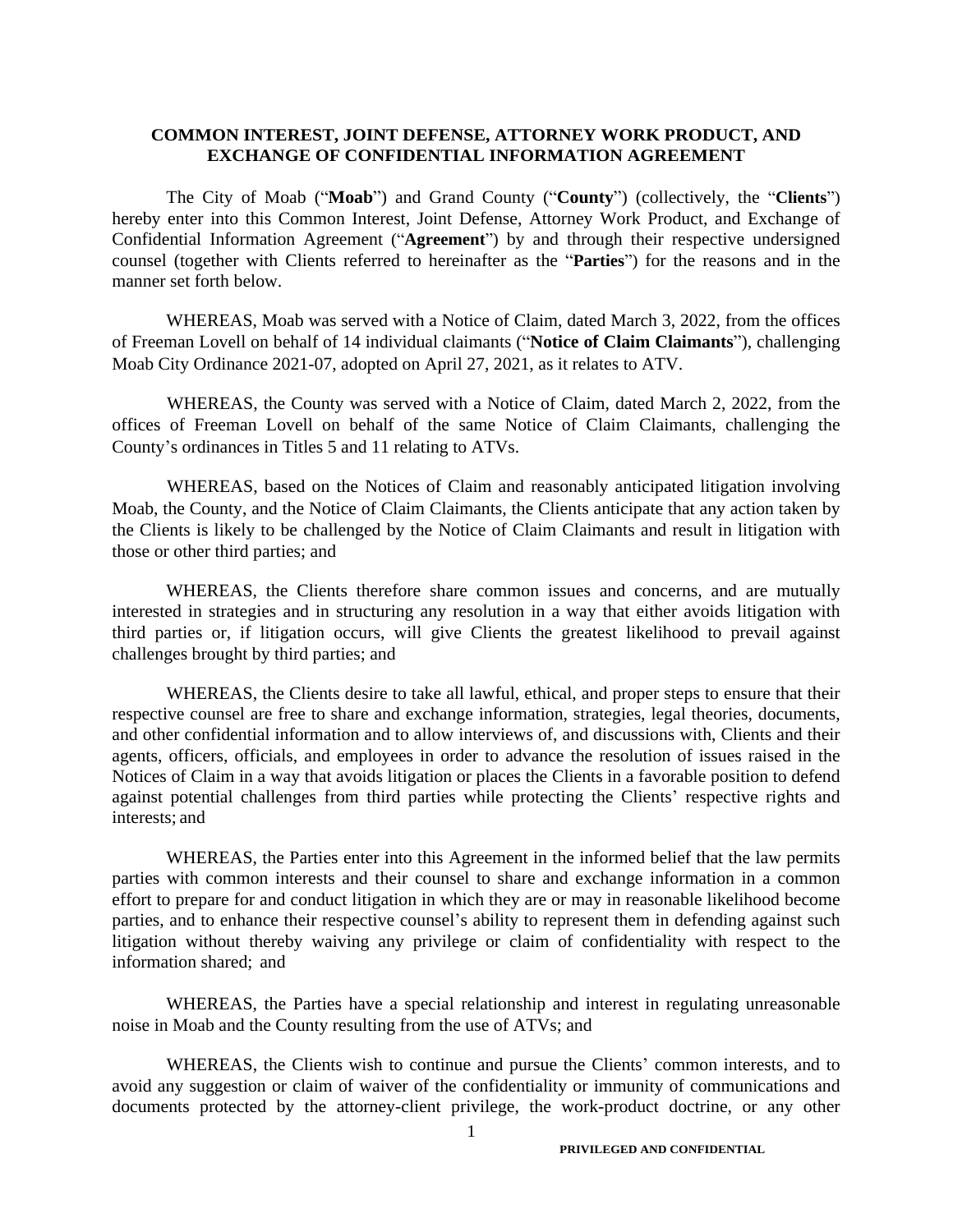privilege or immunity; and

WHEREAS, it is the undersigned counsel's intent and understanding that communications between the undersigned counsel and their respective Clients, and any joint interviews of, and discussions with, their respective Clients and the Clients' representatives and/or prospective witnesses or any interviews obtained by the undersigned counsel with the knowledge, consent, and on behalf of the other undersigned counsel, are and will remain confidential and are and will continue to be protected from disclosure to any third party by the Clients' attorney-client privilege, the attorneys' work-product immunity, Utah Code Ann. § 63G-2-305(17), (18), and (23), and other applicable privileges and immunities, except as set forth herein; and

WHEREAS, the undersigned counsel have mutually concluded, on the basis of currently available information, that no conflict of interest appears to exist between the Clients with respect to the limited scope of this Agreement covering strategy for investigation into and resolution of the Notices of Claims and any related potential disputes or litigation by third parties, and that the respective interests of their Clients will be best served by a common and joint defense with respect to any allegations anticipated to be asserted by third parties (the "**Joint Defense**"); and

WHEREAS, in order to pursue the Clients' common interest, including, if necessary, a joint defense, effectively, the undersigned counsel also have concluded that, from time to time, the mutual interests of their respective Clients will be best served by sharing documents, drafts, factual material, mental impressions, memoranda, interview reports, interviews of clients, investigative reports, litigation strategies, expert analyses and opinions, and other information, including confidential and/or privileged communications relevant to the Joint Defense, all of which will hereinafter be referred to as the "**Joint Defense Materials**" (but only to the extent that such materials and/or information were not already in possession of a signatory to this Agreement prior to the communication of such material and/or information or was thereafter independently obtained); and

WHEREAS, it is this Agreement's purpose to ensure that any exchange and/or disclosure of Joint Defense Materials contemplated herein does not in any way diminish their confidentiality nor constitute a waiver of any privilege or immunity otherwise available; and

WHEREAS, the Parties would not disclose the Joint Defense Materials to each other but for their common legal interests and the existence of this Agreement.

## NOW THEREFORE, THE PARTIES AGREE AS FOLLOWS:

1. The Clients agree to exchange or disclose Joint Defense Materials to one another, and each authorizes its counsel to disclose Joint Defense Materials to the other Client's counsel, where relevant, helpful, and/or necessary in the pursuit of the Clients' common or mutual legal interests.

2. The Parties agree that such exchanges or disclosures are not intended to diminish the confidentiality of any exchanged or disclosed Joint Defense Materials or to waive any privilege or immunity applicable to the Joint Defense Materials.

3. Except as provided herein, all Joint Defense Materials will remain confidential and will be protected from disclosure to any other parties as a result of the attorney-client privilege, the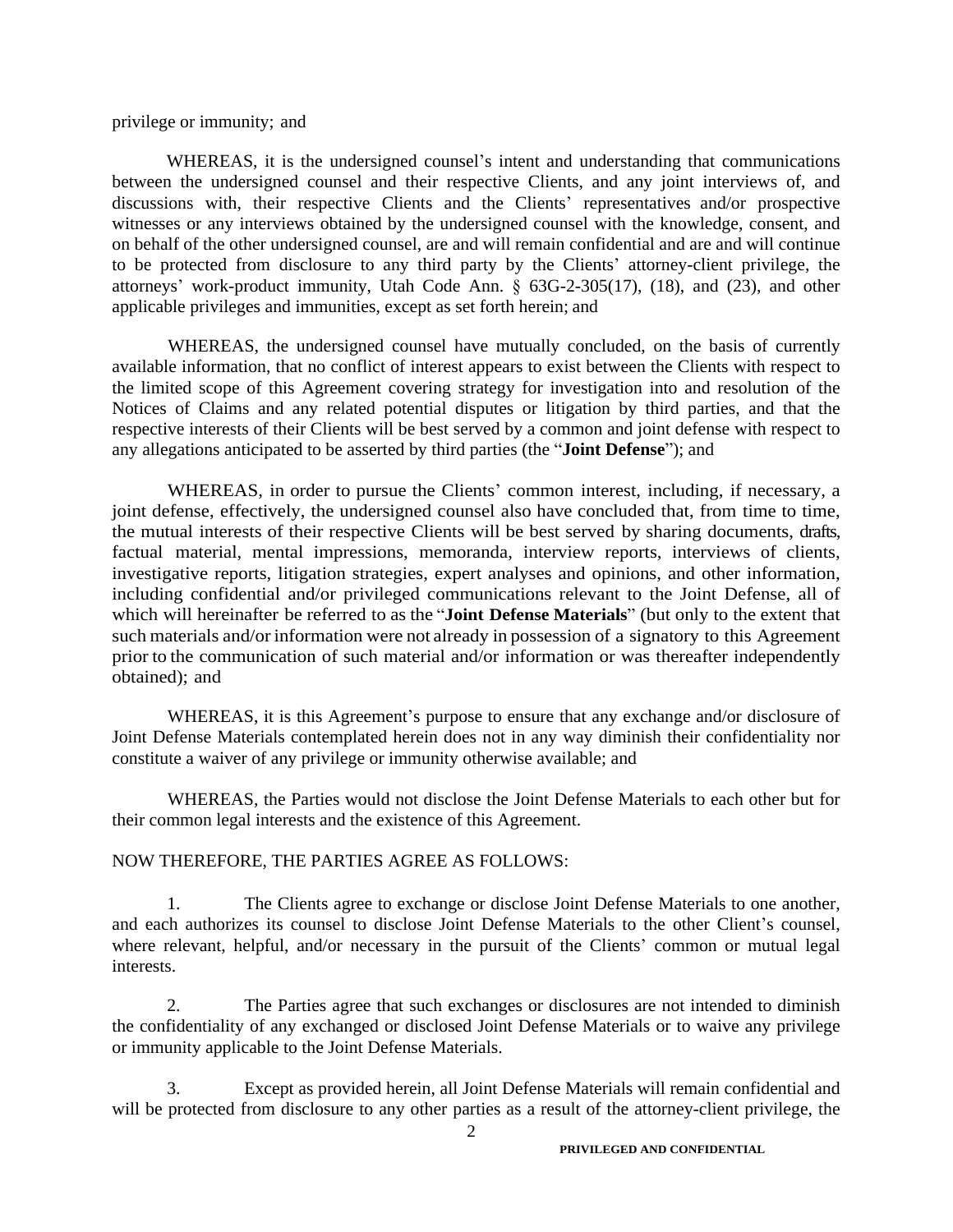work-product doctrine, Utah Code Ann. § 63G-2-305(17), (18), and (23), and/or other applicable privileges or immunities.

4. The Parties agree to maintain at all times the confidentiality of any exchanged or disclosed Joint Defense Materials. Absent prior written approval from the Client and its respective counsel, the Parties will only disclose the Joint Defense Materials to the Clients, their undersigned counsel, and those individuals under their direct supervision or control who are involved in the Joint Defense (including the Parties' officers, employees, agents, insurers, and attorneys within undersigned counsels' firms, all of whom also will be bound by this Agreement). It is expressly understood that nothing contained in this Agreement will limit the right of any of the Parties to disclose to anyone as they see fit any of their own documents or information, or any documents or information obtained independently and not pursuant to this Agreement.

5. The Parties will advise all persons permitted access to shared Joint Defense Materials that the information is privileged and subject to the terms of thisAgreement.

6. Nothing in this Agreement will be construed to affect, restrain, or inhibit the separate and independent representation of each Client by its respective counsel according to what counsel believes to be in its Client's best interests. The Parties recognize each other's right to conduct separate investigations and witness interviews, and to devise separate legal strategies, without necessarily sharing any such information with the other Party to this Agreement. Nothing in this Agreement will obligate any signatory to share or communicate any Joint Defense Materials with the other Party.

7. The Clients' counsel will use exchanged or disclosed Joint Defense Materials and the information contained therein solely for the Joint Defense and for no other purpose. If another person or entity requests or demands any Joint Defense Material by discovery request, subpoena, or otherwise, the Clients' counsel will take all steps necessary to assert and protect any privilege for the Joint Defense Materials, including, but not limited to, permitting the other Party a reasonable opportunity to intervene and be heard, and otherwise cooperating with the other Party to enable it to take any other appropriate steps to protect its rights under this Agreement.

8. Any Party may assert the privilege afforded under this Agreement as to any privileged and confidential communication in any proceeding.

9. The Parties agree that they will not make any claim that the exchange or disclosure of any Joint Defense Materials pursuant to this Agreement constitutes a waiver of any privilege applicable to the Joint Defense Materials.

10. The Parties are prohibited from using any Joint Defense Materials that are clearly identified by a disclosing party as Joint Defense Materials against the interests of the disclosing Party. Notwithstanding the foregoing, this Section 10 will not preclude a Party from using information that is discovered independently of any Joint Defense Materials.

11. This Agreement does not preclude any Party from taking any position or engaging in any representation that is adverse to another Party or Client. In the event any Party determines that its interests may be adverse to the interests of any other Party, or becomes aware of any other circumstances inconsistent with the maintenance of a joint defense privilege, such Party will immediately notify the other Party and withdraw from this Agreement, and both Parties will return to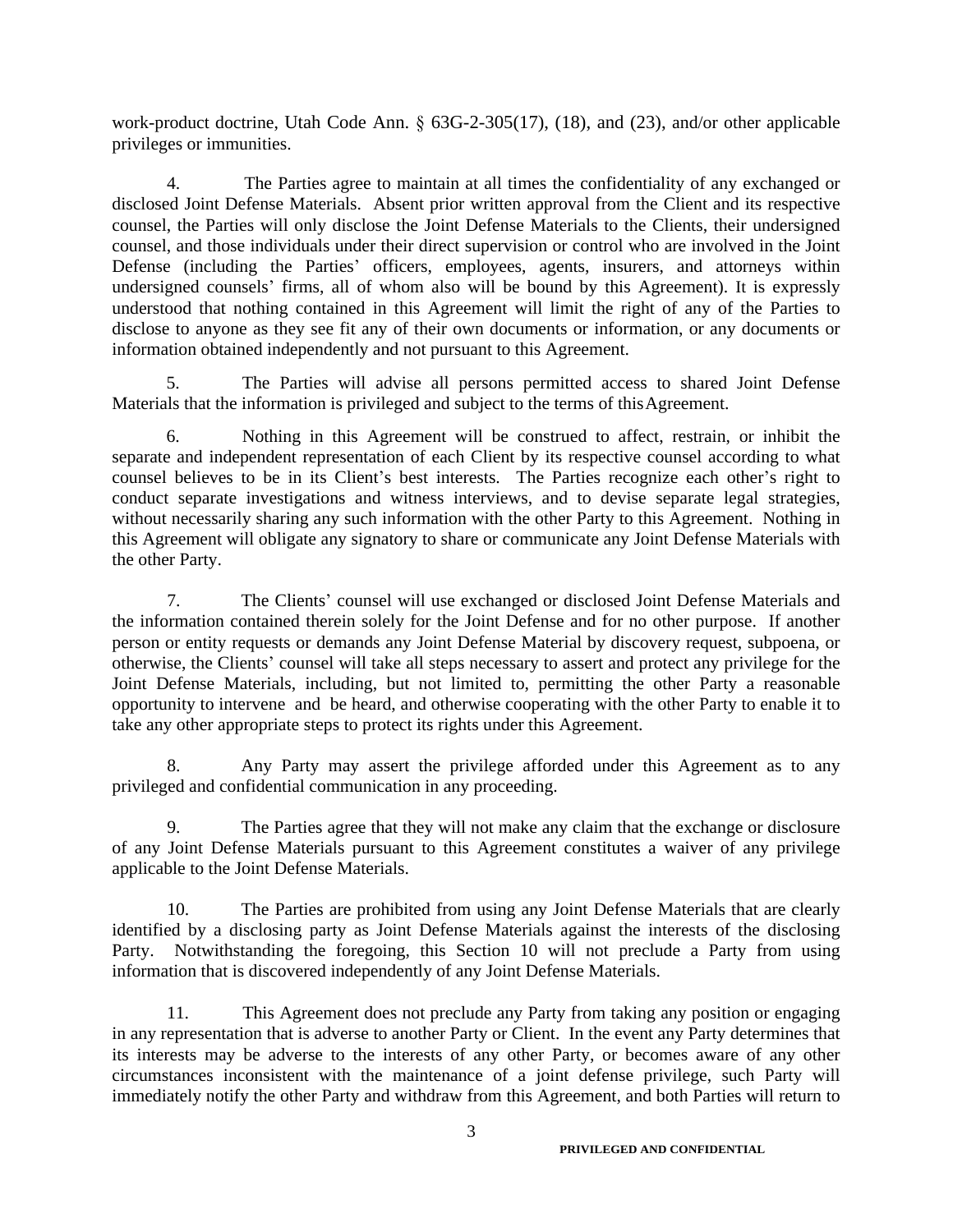the other Party all previously received Joint Defense Materials. The withdrawal will not affect the privileged nature of any Joint Defense Materials exchanged or disclosed prior to the date of withdrawal, and the Clients and their counsel will continue to honor the obligations of confidentiality in this Agreement notwithstanding the withdrawal.

12. Nothing contained herein will be deemed to create an attorney-client relationship between any attorney and anyone other than the client of that attorney, and the fact that any attorney has entered into this Agreement will not in any way preclude that attorney from representing any interests that may be construed to be adverse to any other party to this Agreement or be used as a basis for seeking to disqualify any counsel in the above-identified matter or any other present or future proceeding. No attorney who has entered into this Agreement will be disqualified from examining or cross-examining any party to this Agreement who testifies at any proceeding because of such attorney's participation in this Agreement, and it is herein represented that each undersigned counsel has specifically advised its respective clients regarding this clause.

13. Nothing in this Agreement alters any Party's rights to obtain Joint Defense Materials or other confidential information from another party, where the seeking party would otherwise have such rights through pretrial discovery absent this Agreement. Notwithstanding any other provision herein, in the event of any other adversarial action, proceeding, or litigation between the parties hereto, nothing in this Agreement will be construed to prevent a party hereto from revealing, using, or introducing in such action, proceeding, or litigation any Joint Defense Materials or other confidential information that is otherwise obtained through discovery or from independent third-party sources.

14. Shared Joint Defense Materials will not be disseminated to any other counsel representing individuals or entities involved or concerned with the above-identified matters unless the Parties consent and unless such counsel has executed an addendum to this Agreement that incorporates every provision of this Agreement ("**Addendum**"). If any of the Clients retain other counsel, the Parties will not disclose Joint Defense Materials to such other counsel until they have executed an Addendum. Any disclosure in accordance with this paragraph will not diminish in any way the confidentiality of the Joint Defense Materials disclosed and will not constitute a waiver of any applicable privilege.

15. The Parties intend by this Agreement to protect from disclosure all information and documents shared among any Parties or between counsel or any consultant to the greatest extent permitted by law, regardless of whether the sharing occurred before execution of this Agreement. The Parties recognize and agree that a joint defense/common interest agreement existed between the Parties prior to the execution of this Agreement.

16. Each of the Clients is free to withdraw from this Agreement upon prior written notice to the others. If a Party withdraws from this Agreement, the withdrawing Party will promptly return or destroy all received Joint Defense Materials and copies thereof and will continue to preserve the confidentiality of all Joint Defense Materials learned or disclosed pursuant to this Agreement. After the date of a Party's withdrawal, the withdrawing Party and the remaining Parties will remain obligated to preserve the confidentiality of all Joint Defense Materials received or disclosed pursuant to this Agreement. In the event this Agreement is terminated, the Parties agree to preserve after the date of termination the confidentiality of all Joint Defense Material received or disclosed pursuant to this Agreement. Injunctive relief may be sought by any of the Parties to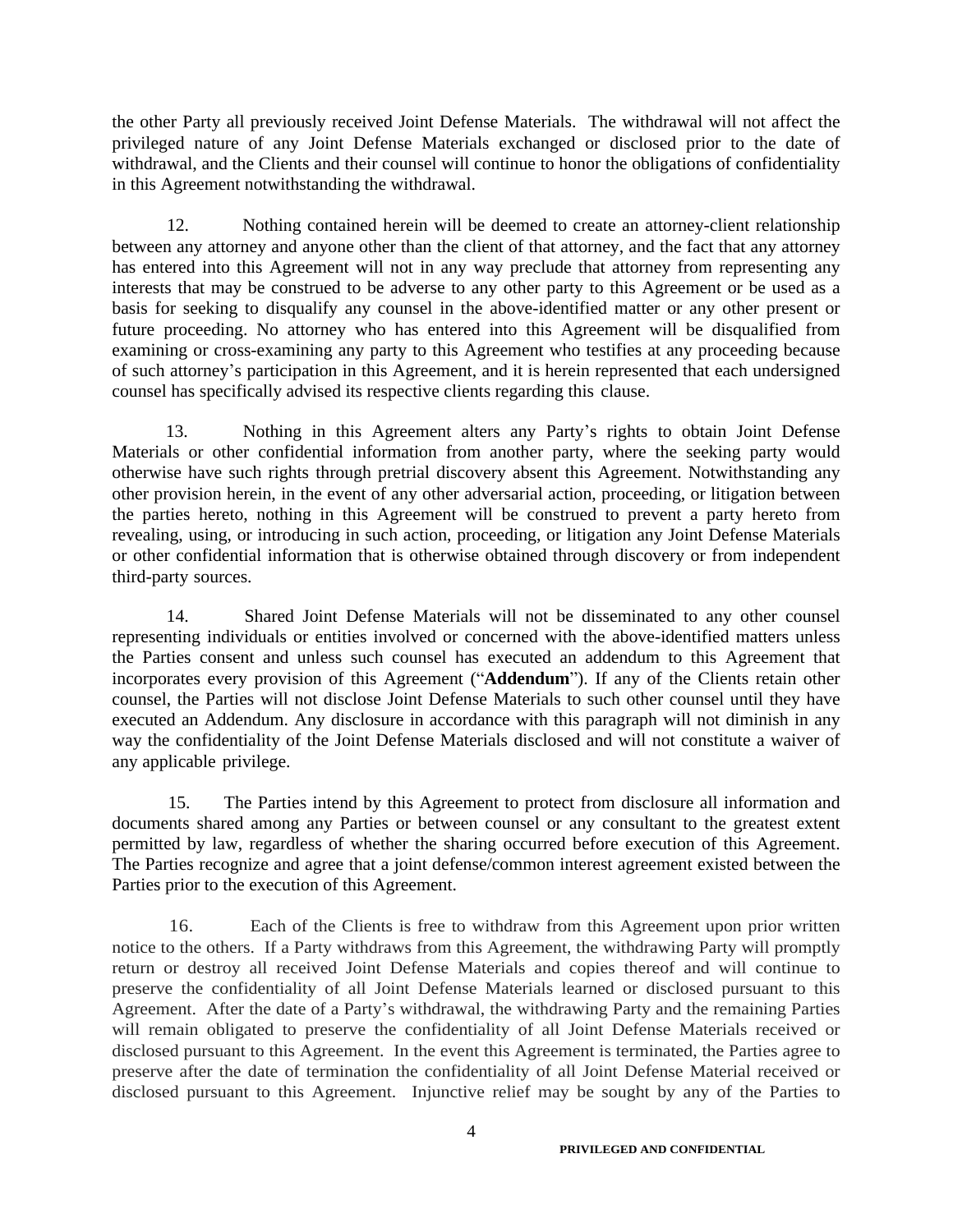prevent another party to this Agreement from disclosing or using shared Joint Defense Materials in violation of this Agreement.

17. This Agreement will not constitute or be interpreted, construed, or used as evidence of any admission of liability, law, or fact, a waiver of any right or defense, or an estoppel against any Party by the Parties as among themselves or by another person not a Party. Additionally, nothing in this Agreement is intended or should be construed to limit, bar, or otherwise impede the enforcement of any term or condition of the Agreement against any Party to this Agreement.

18. This Agreement may be executed in multiple counterparts, each of which will be deemed an original, but all of which will constitute one and the same instrument.

19. This Agreement constitutes the entire understanding of the Parties with respect to the subject matter covered by the Agreement.

20. This Agreement will be interpreted under the substantive laws of the State of Utah, without giving effect to choice-of-law principles thereof.

21. This Agreement is effective upon the execution of all the Parties and will remain in effect until the Parties individually decide or jointly agree to terminate this Agreement. Either Party may terminate this Agreement at any time upon 30 days' written notice to the other Party.

22. The recitals of this Agreement are incorporated as if set forth fully herein.

23. Moab and the County are both governmental entities subject to the Governmental Immunity Act (the "**Act**"), Utah Code § 63G-7-101, et seq. Except as may be provided in § 63G-7-301 of the Act (i.e., waiver as to contractual obligations under this agreement), neither Party waives any other rights, defenses or limitations available under the Act.

24. All notices and other communications, required or permitted to be given hereunder, will be in writing and will be deemed to have been duly given and delivered as of the date the notice is sent, if delivered by mail or email to the following addresses, which the parties may change from time to time in writing:

City of Moab c/o Kathryn Steffey 257 E. 200 S., Suite 500 Salt Lake City, Utah 84009 [ksteffey@shutah.law](mailto:ksteffey@shutah.law)

With a copy to: Nathan Bracken Moab City Attorney [nbracken@shutah.law](mailto:nbracken@shutah.law) Grand County c/o of Christina Sloan Grand County Attorney 125 East Center Street Moab, Utah 84532 [csloan@grandcountyutah.net](mailto:csloan@grandcountyutah.net)

[signatures on following page]